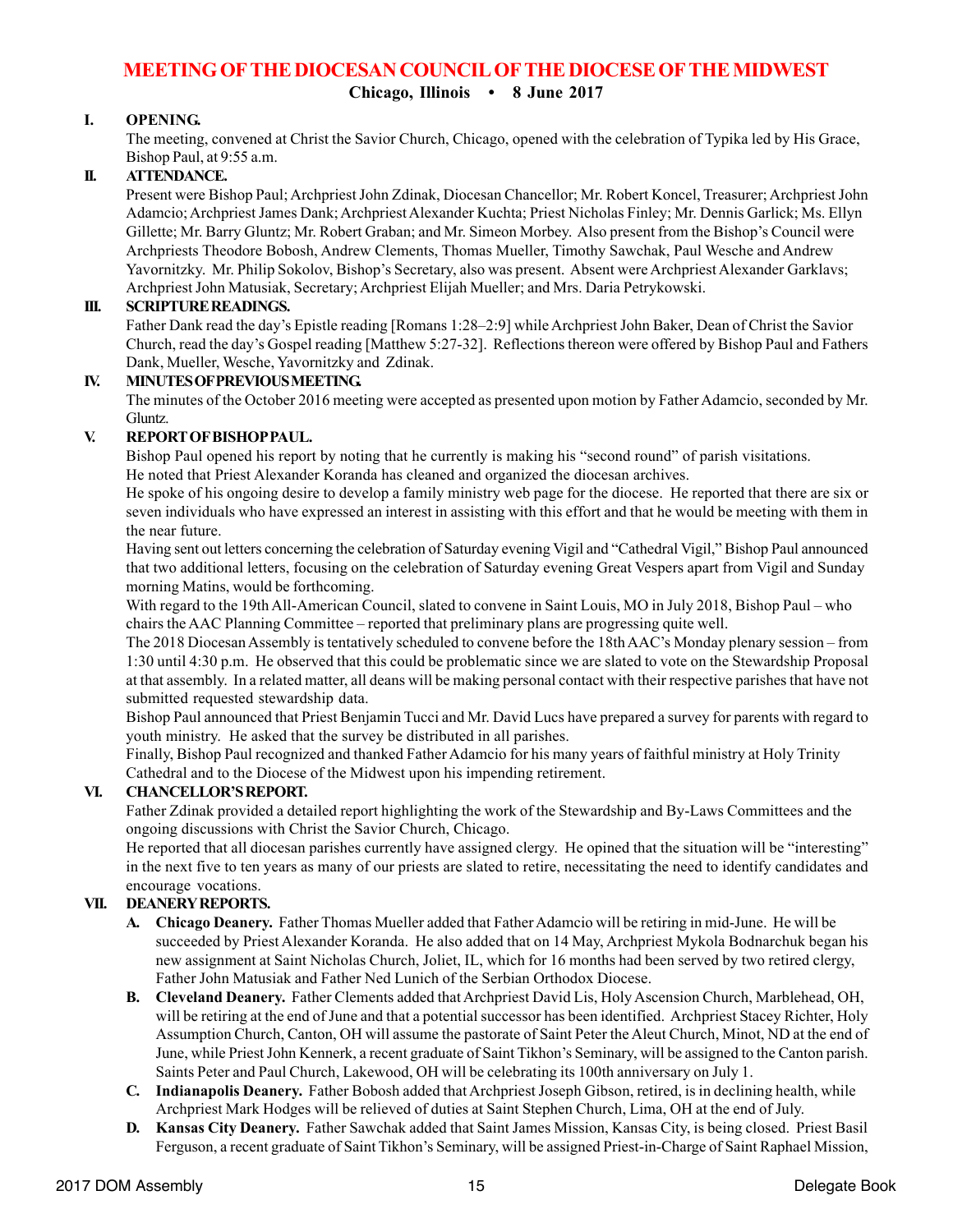Quincy, IL, effective 9 July. Holy Trinity Church, Overland Park, KS will celebrate its 100th anniversary October 7-8.

- **E. Michigan Deanery.** Father Yavornitzky added that four parishes are engaged in the growing outreach ministry centered at Detroit's Saints Peter and Paul Cathedral.
- **F. Minneapolis Deanery.** Father Wesche added that, with the assignments of Father Richter to Saint Peter the Aleut Church, Minot, ND, and Priest Herman Klarr to Holy Assumption Church, Lublin, WI, all deanery parishes have resident clergy. He noted that the closing of Saint Nicholas Church, Chisholm, MN was been finalized. He extended special thanks to Mr. Morbey for his involvement in the closing process in March 2017 with the establishment of a 501c3 foundation. The distribution of \$103,000.00 from the former mission in Chicago City among five Minneapolis Deanery missions has been completed. Finally, prayers were requested for Matushka Virginia Lecko, who has been ailing.

### **VIII. METROPOLITAN COUNCIL REPRESENTATIVES' REPORT.**

No additions were made to the written report.

#### **IX. TREASURER'S REPORT.**

In addition to his written report, Mr. Koncel noted that refinancing of the loan had been completed. He noted that he had reviewed the 2016 census reports and that the budget has been met. Our Fidelity funds have been reinvested with Morgan Stanley. With regard to the 2018 budget, he requested that items for consideration be submitted in the immediate future.

#### **X. PARISH DEVELOPMENT/MISSIONS REPORT.**

In addition to his written report, Father Thomas Mueller added that Mission Guidelines are now available. He noted that Mr. Joseph Kormos now receives a stipend. He suggested that the use of the \$500,000/00 Mission Endowment Fund be considered. In response, Father Kuchta, seconded by Mr. Morbey, moved "that the Finance Committee be charged with developing a policy recommendation to establish the Mission Endowment Fund as a true endowment fund with a suggested principal reservation of \$450,000.00." Motion carried.

#### **XI. VOCATIONS REPORT.**

In the absence of Father Elijah Mueller, no report was offered.

#### **XII. OLD BUSINESS.**

- **A. Christ the Savior Church, Chicago.** Mr. Morbey has been working with the parish's leadership, pursuing the goal of the parish taking over ownership of the property. The parish will take on increased responsibility every year. Once the parish is able to provide appropriate financial maintenance of the property, fully covering expenses for three years, ownership of the property will be transferred. This should be accomplished in approximately ten years. When Father Zdinak, Mr. Morbey and Mr. Garlick are satisfied with the arrangement, it will be presented to the Diocesan Council, which then may present it to the Diocesan Assembly. It was noted that Christ the Savior parish is at present funding major tuckpointing work.
- **B. Stewardship Committee.** Mr. Morbey, who chairs the committee, noted that financial information from parishes for the years 2015-2016 is being gathered.

#### **XIII. NEXT MEETING, ADJOURNMENT.**

The next regular meeting of the Diocesan Council will be held on Wednesday, November 29, 2017. There being no further business, the meeting was adjourned with the singing of the Hymn to the Theotokos at 3:10 p.m. upon motion by Mr. Garlick, seconded by Father Adamcio.

> *Respectfully submitted/ Archpriest John Matusiak with Mr. Philip Sokolov APPROVED/ His Grace, Bishop Paul of Chicago and the Midwest*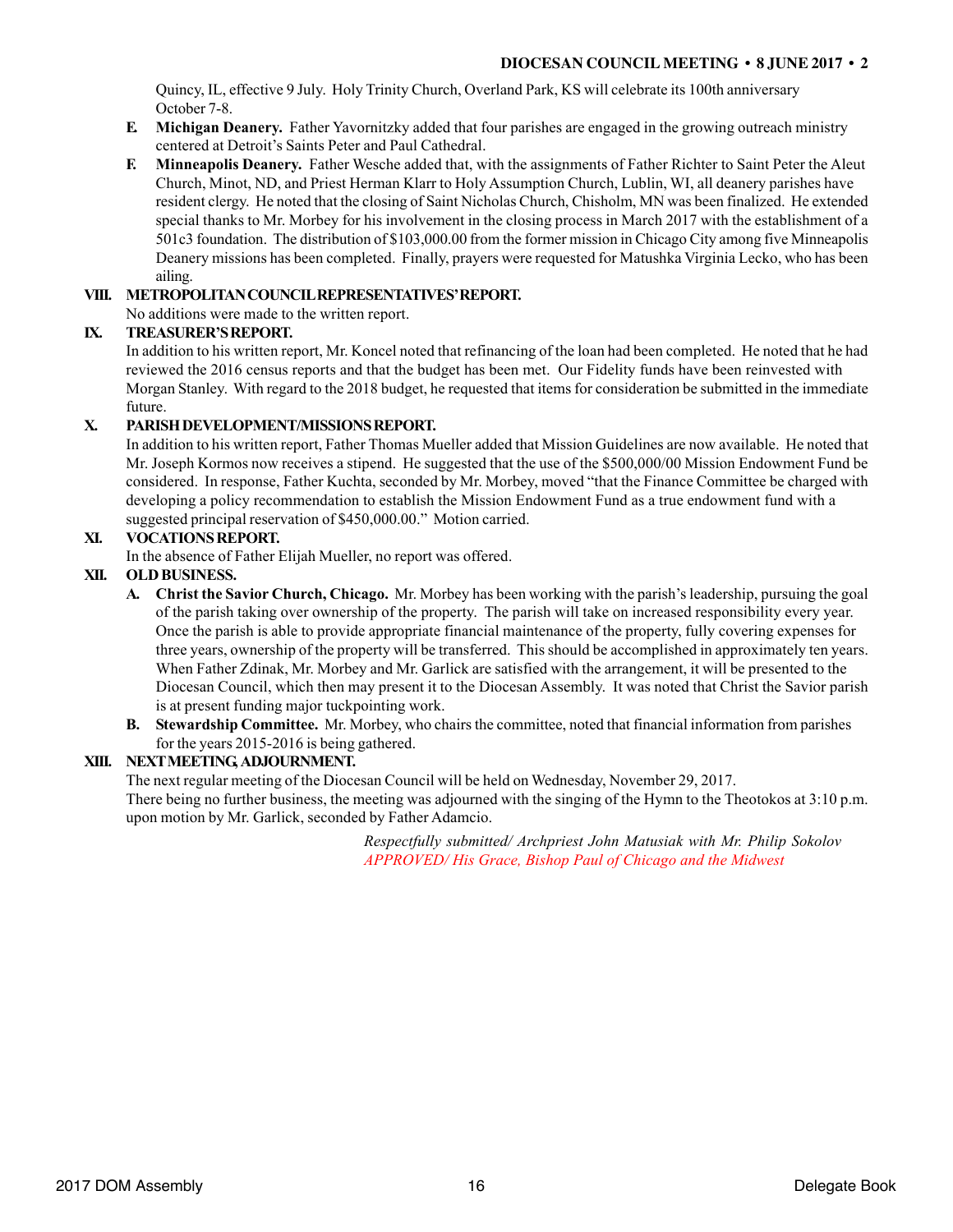# Minneapolis Deanery Report Regarding the Distribution of the Funds from the Closing of Holy Cross Mission in Chisago City, MN Submitted to His Grace, Bishop Paul and to the Diocesan Council June 8, 2017

When Holy Cross Mission in Chisago City, MN, closed toward the end of 2013, they had about \$103k in their treasury. They asked that these monies be applied exclusively toward missions in the Minneapolis Deanery. The Dean asked that the amount over \$100k (about \$3k) be given to the Deanery treasury to fund Dean visits to the mission parishes. That left \$100k to be given toward missions in the Minneapolis Deanery.

Once all hurdles were cleared and the monies were successfully transferred into the Diocesan treasury (this took almost a year), the Diocesan Treasurer placed them in a special fund to be held there until the Diocesan hierarch should determine the manner and amounts of the funds' distribution.

His Grace, Bishop Paul, sought input from the Deanery clergy. The Deanery clergy met in early 2015 at the Cathedral and discussed different strategies for distributing the monies to maximum effect, but no consensus was reached. In November, 2015, His Grace, Bishop Paul, met with the deanery clergy at the Cathedral and led them in another discussion on the question, but again no consensus on the manner of distribution was reached.

It was agreed, however, that the Dean should visit each of the mission priests to gather information and to ascertain from each of them what were the needs of his particular parish that these monies might help address. The Dean completed the visits in late August of 2016. Another meeting of the Bishop and the Deanery clergy was held at the Cathedral in September, 2016. The Dean reviewed with His Grace and the brothers what he had learned from his visits with each of the mission priests.

By now, a consensus was settling among the deanery clergy that the Bishop, in consultation with the Dean, should distribute the monies as he deems best, with no restrictions placed on him by the Deanery. A final meeting of the Deanery with Bishop Paul took place in early 2017. Before that meeting, His Grace held a lengthy conversation with the Dean regarding the state of the mission parishes and the mission pastors and their families in the deanery. Together with the Deanery brothers, His Grace reached the conclusion that the monies should simply be distributed evenly between the five mission parishes, leaving how the monies should be applied at each mission parish to the discretion of each mission pastor and parish council.

The \$100k is therefore to be distributed evenly between these five mission parishes in the Minneapolis Deanery:

- 1. Holy Resurrection in Fargo, ND
- 2. Holy Myrrhbearers in St Cloud, MN
- 3. St Elizabeth in West St Paul, MN
- 4. Three Hierarchs in Northfield, MN
- 5. St Nicholas in Pella, IA.

Very Rev. Fr Paul Wesche Dean, Minneapolis Deanery Rector, St Herman's Orthodox Church Minneapolis, MN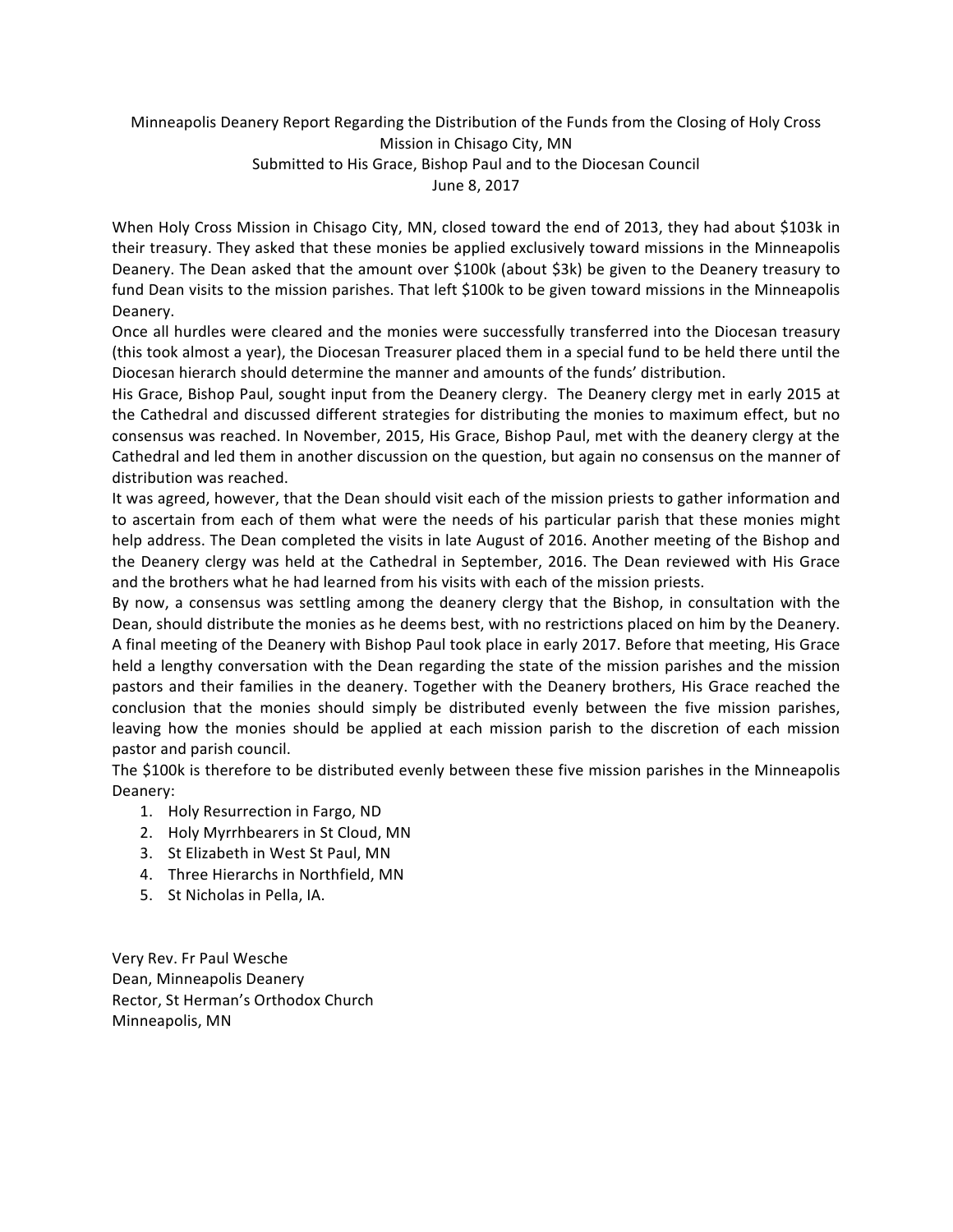## **Report of Diocesan Metropolitan Council Representatives**

Spring 2017 Metropolitan Council (MC) meetings took place from February 21-23 at the Immaculate Conception Seminary in Huntington (Long Island) NY.

**Metropolitan Tikhon** opened the meeting noting the upcoming fifth anniversary of his election as Primate. He considers the past 5 years as a period of transition, which is now completed, and proposed a timeline for dialogue and communication as a path to implementing the Four Pillars between now and the All-American Council in July, 2018. Metropolitan Tikhon proposed monthly sequences of presenting the Four Pillars and their subthemes over the next year; see the attached "The Twelve Months of the Four Pillars".

**Fr. John Jillions**, in his **Chancellor's report** noted the success of the new background check process through Protect My Ministry (PMM), which is being implemented as the standardized process throughout the OCA.

**Fr. Eric Tossi, Secretary** proposed a Corporate Gift Policy of the OCA that no church officer, agent or employee shall solicit or receive a thing of value in connection with their service to the OCA, nor shall they give anything of value for the purpose of influencing official Church action. Exceptions are made for items of minimal value, handmade gifts from children, and gifts of a religious character or significance which are customarily exchanged with religious bodies maintaining relations with the OCA. Anonymous gifts shall be conveyed to a charitable organization. The motion was carried.

A motion was submitted and carried to authorize \$20,000 for roof repairs to the Chancery building. Extensive remediation of the basement facilities of the OCA Archives, as recommended by consultants will be needed. A motion was presented that funds of the estate of John McGuire be dedicated for the preservation of records of the Church at such time as the funds are distributed to the OCA. The disbursement of the proceeds of over \$200,000 from the McGuire Family Charitable Trust is anticipated as soon as all related formalities are completed.

In **legal matters**, Judge E.R. Lanier, OCA General Council provided details on the mediated settlement reached with Bishop Matthias (Moriak), which is now a matter of public record. After insurance coverage, the remaining total liability of the Church in the case is \$10,000. A motion was made and was carried to ratify the expenditure of \$10,000 for settlement of the lawsuit by Bishop Matthias (Moriak).

In the **Treasurer's report**, Melanie Ringa noted the success of the transition to proportional giving, and she expressed satisfaction with the recent diocesan chancellors and treasurers meeting and recognized the value of these annual meetings. The net surplus for the year was \$290,212, which included some large, restricted gifts. The net operating surplus was \$26,714, vs. a budgeted surplus of \$3,750. The budget anticipated \$1.754 million from the dioceses, with the actual of \$1.780 million for 2016.

The **finance committee** also noted the productive and fruitful meeting of the diocesan chancellors and treasurers. It was suggested that the term "assessments" should no longer be used in reference to financial contributions from the dioceses.

Regarding **external affairs,** Fr. Alexander Kuchta made a motion, seconded by Fr. James Parnell to contribute \$1,000 to the Church World Service for refugee resettlement. The motion was tabled and referred to the Holy Synod.

Finally, the **pension board** presented a report on the OCA Pension Plan. The net time-weighted return for calendar year 2016 was 0.07%, due to the approximately 6.52% drag from the Milliman Strategy. Because of the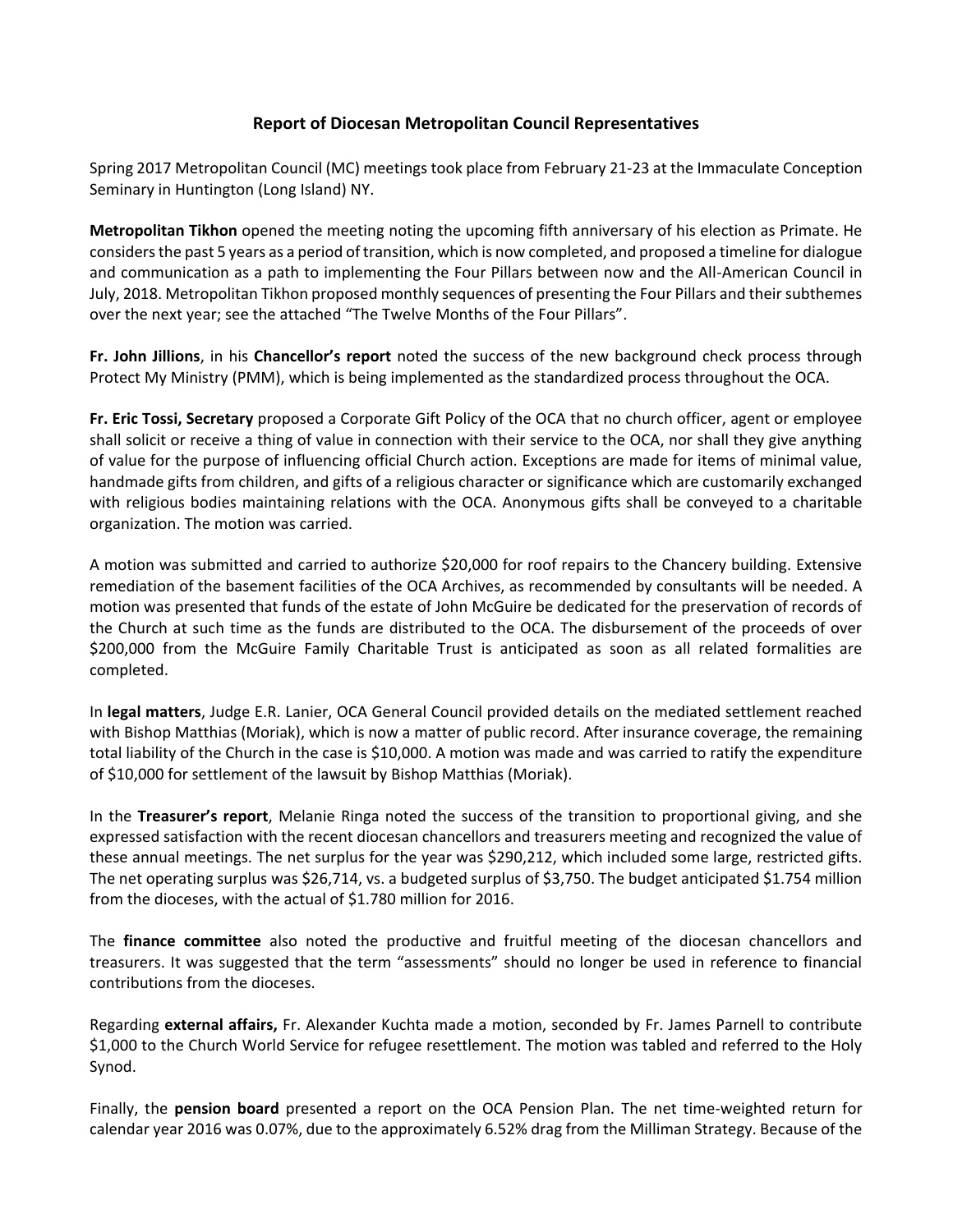inability of the Milliman Strategy to deal with the volatility of the markets, a new balanced portfolio approach was adopted with elevated reserves of 15-18 months to prevent fire sales and down markets. The ending market value of plan assets at December 31, 2016 was \$23,399,266. There are 336 persons active in the plan, and 178 are receiving benefits. It was emphasized that priests should not break their continuing years of service in the plan because it would likely result in a significant loss of retirement benefits; a priest should join or remain in the plan, even in a small or struggling parish, even if the parish contribution is just \$100 or more.

Respectfully submitted, Archpriest Alexander Kuchta Bob Graban April 29, 2017